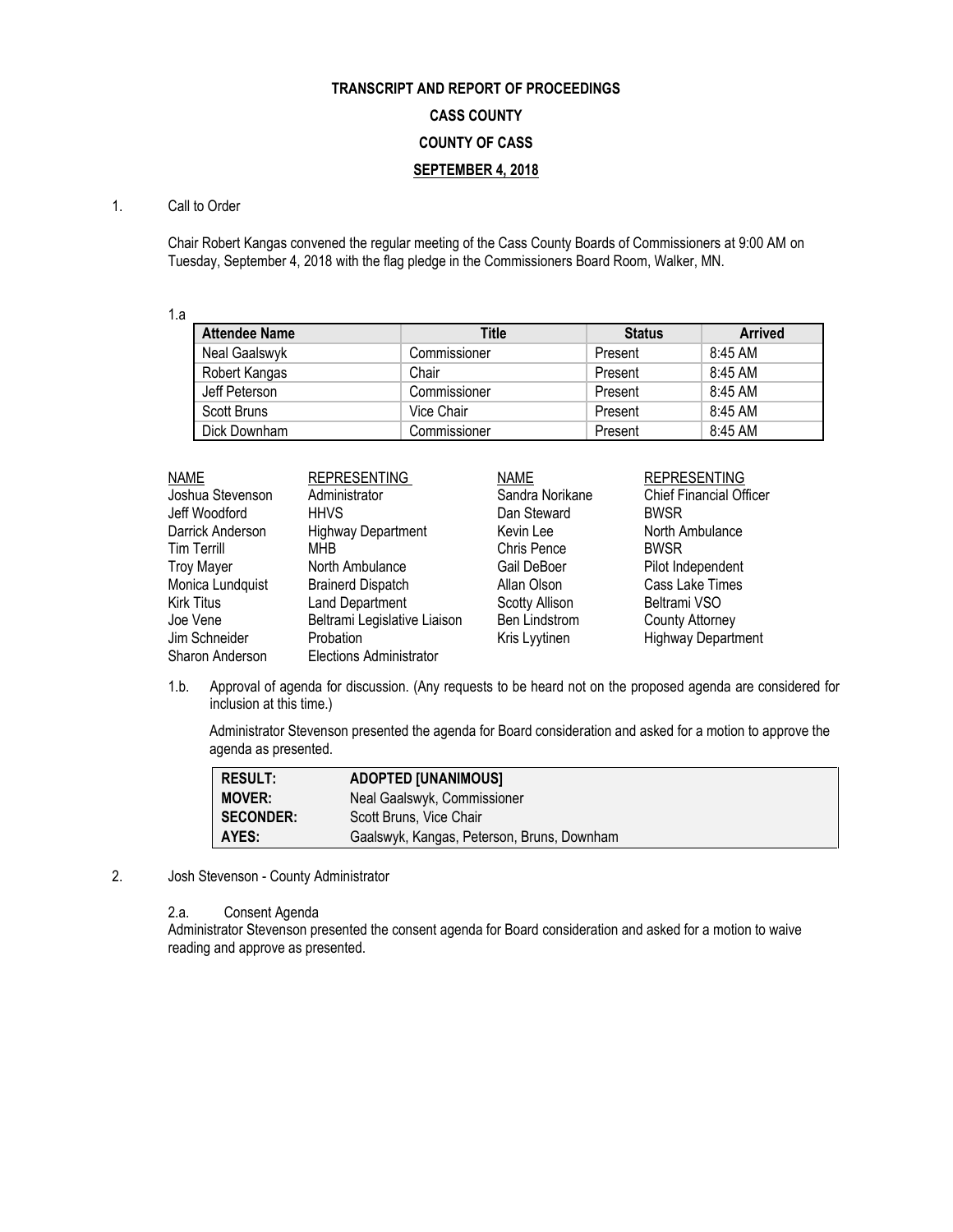Approve - Minutes of August 21st, 2018

Approve – Auditor Manual Warrants/Voids/Corrections (Batch 1) dated August 2018 in the amount of \$224,137.82

Approve – Auditor Warrants dated August 17, 2018 in the amount of \$178.00

Approve – Auditor Warrants dated August 23, 2018 in the amount of \$679,353.04

Approve – HHVS IFS-SSIS Special Auditor Warrants dated August 23, 2018 in the amount of \$840.00

Approve – HHVS IFS Auditor Warrants dated August 24, 2018 in the amount of \$120,127.27

Approve – HHVS IFS-SSIS Auditor Warrants dated August 24, 2018 in the amount of \$253,762.59

Receive & file - Notice of appointment of Gina Zubke to Public Health Nurse, Grade 32, Step 4 vacated by Jenny Rittgers, effective September 17, 2018.

Receive & file - Notice of appointment of Devan Bergerson to Fiscal Supervisor I, Grade 31, Step 2 vacated by Heidi Massie, effective September 5, 2018.

Receive & file – Notice of intent to advertise and fill Accounting Technician, Grade 19, position in lieu of Fiscal Officer, Grade 24, position vacated by Devan Bergerson to an due to realignment of assigned duties.

Receive & file – Notice of probation completion for Nicole Goldsmith, Deputy Recorder, Grade 18, Step 2, effective August 26, 2018.

Approve: Capital Projects Fund Activity:

Action Contracting (Voter Storage) \$482.00

All Integrated Solutions (Longville HWY) \$229.50

City of Backus (Deferred Maintenance – Street Assessments) \$5,629.12

Bjerga's Feed Stores (Longville HWY) \$32.10

Braun Intertec Corporation (Longville HWY) \$9,528.00

Elite Tinting & Graphics (Courthouse Security) \$450.00

Lucachick Architecture (Jail Roof) \$1,500.00

Tyler's Backhoe Service (Walker HWY) \$500.00

Walker Pipe & Supply (Longville HWY) \$40.00

Reimburse R&B Fund (Longville HWY) \$6,550.00

Approve - Assessor's Office Abatements

2018 Mike Hanks, 20-942-0918, Leech Lake, Delete parcel

Current \$160.00, Proposed 0.00, Tax \$ Change 160.00)

Award - Propane contract to Northdale Oil for heating season 2018-2019. Bulk Load - \$1.150, Gallons - 35800; Cost -\$41,170.00; Transport \$1.080 Gallons - 56000; Cost- \$60,480.00; Total \$101,650.00

| <b>Company</b>                           | Bulk | Gallons                | Cost | Transport | Gallons | Cost | Total              |
|------------------------------------------|------|------------------------|------|-----------|---------|------|--------------------|
| Lakes Gas                                |      | \$1,270 35800 \$45,466 |      | \$1.060   | 56000   |      | \$59,360 \$104,826 |
| Superior Fuel Co. \$1.225 35800 \$43,855 |      |                        |      | \$1.099   | 56000   |      | \$60,480 \$105,399 |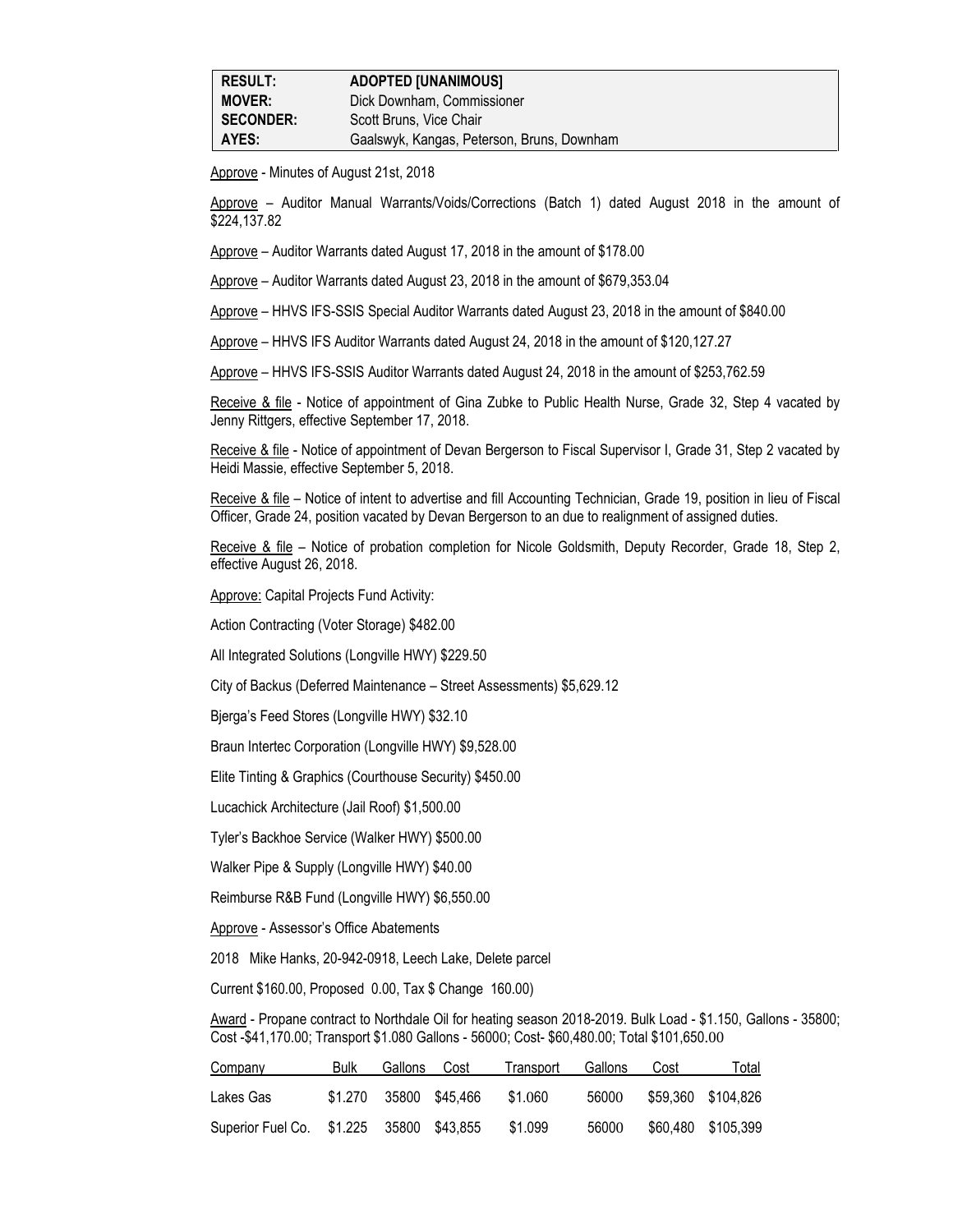Northdale Oil, Inc. \$1.150 35800 \$41,170 \$1.080 56000 \$60,480 \$101,650

Award – Contract for bud capping project to Northwoods Forestry, Inc. @\$60.00/acre

Award – Contract for forest road repair project in Section 5 of Moose Lake Township to Northfork Excavating not to exceed \$900.00.

Accept – Donation in the amount of \$200.00 from the Minnesota Sheriffs' Association to be used for Honor Guard expenses.

Accept - Donation of summer food boxes to reduce burden of food insecurities during school summer break for needy families residing in the communities of Walker-Hackensack-Akeley-Onigum.

Approve - Out-of-state travel for Investigator Ryan Fisher to attend the Indian Country Strangulation and Suffocation Seminar in Columbia, South Carolina on November 6-9, 2018. Airfare and lodging would be covered by the Department of Justice.

Approve - Agreement between TriMin Systems, Inc. (TrimMin) and Minnesota Counties Computer Cooperative (MCCC) for maintenance and support of the Integrated Financial System used by Cass County.

Approve – Letter of Support to Minnesota Department of Human Services to offer support for the closure of 4 nursing home beds at Walker Rehabilitation & Healthcare Center in Walker, MN dated September 4, 2018.

Approve- Walker/Hackensack/Akeley Early Childhood Collaborative Agreements to provide research-based Early Childhood curriculum aligned with the State Early Learning Standards and other comprehensive Early Childhood Services for Cass County children ages 0-5 and their families.

Approve – Press Release designating Cass County Health, Human and Veterans Services as an Essential Community Provider (ECP) by the Department of Health for the next five years. An ECP is a health care provider that serves high-risk, special needs and underserved individuals pursuant to the requirements of MN Statutes §62Q.19 and MN Rules Part 4688.

Approve – Advertisement for Public Health's Great Moms Best Babies Nurse-Family Partnership publication in local newspapers to bring community awareness in keeping families engaged and enrolled in the Program to help make a difference for our first-time moms and dads in Cass County.

Receive & file - Second Quarter 2018 Foreclosure Report

Receive & file – September 11, 2018 Observance Ceremony

2.b. Citizen Budget Committee recommendations for 2019 preliminary levy

Administrator Stevenson provided a summary of the citizen budget committee recommendations. It was noted that the citizens budget committee recommended increasing the 2019 budget 1% over the 2018 final levy in a unanimous motion during the August 17<sup>th</sup> meeting. It was also noted that State Payment in Lieu payments increased from \$1.50 per acre to \$2.00 per acre for 2019 and County Program Aid increases for 2018 remained in 2019. It was also reported that the preliminary levy recommendation includes 22% of the local option sales tax as direct property tax relief and \$600,600 for capital funds. He then asked for a motion to adopt Resolution 43-18 to establish the preliminary levy including the Longville Ambulance Subordinate Service District (LASSD) and Resolution 44-18 to establish the preliminary levy for unorganized townships.

Commissioner Downham offered Resolution No. 43-18 and moved its adoption, Commissioner Gaalswyk seconded:

WHEREAS, M.S. 275.065 requires the County Board to adopt a proposed property tax levy prior to September 30, 2018, and

WHEREAS Cass County must include in its tax levy the amount necessary to operate the Longville Ambulance Subordinate Service District (LASSD) established under M.S. 375B,

NOW, THEREFORE, BE IT RESOLVED that the Board of Commissioners do hereby approve the following preliminary property tax levies for 2019 in the stated amounts:

|                                       | Preliminary  | Final        |            |           |
|---------------------------------------|--------------|--------------|------------|-----------|
|                                       | 2019         | 2018         | Difference | %         |
| Net County Levy                       | \$22,027,913 | \$21,804,860 | 223.053    | 1.023%    |
| LASSD Levy                            | 503.000      | 503.000      |            | $0.000\%$ |
| <b>Preliminary Net Certified Levy</b> | \$22,530,913 | \$22,307,860 | 223.053    | 1.000%    |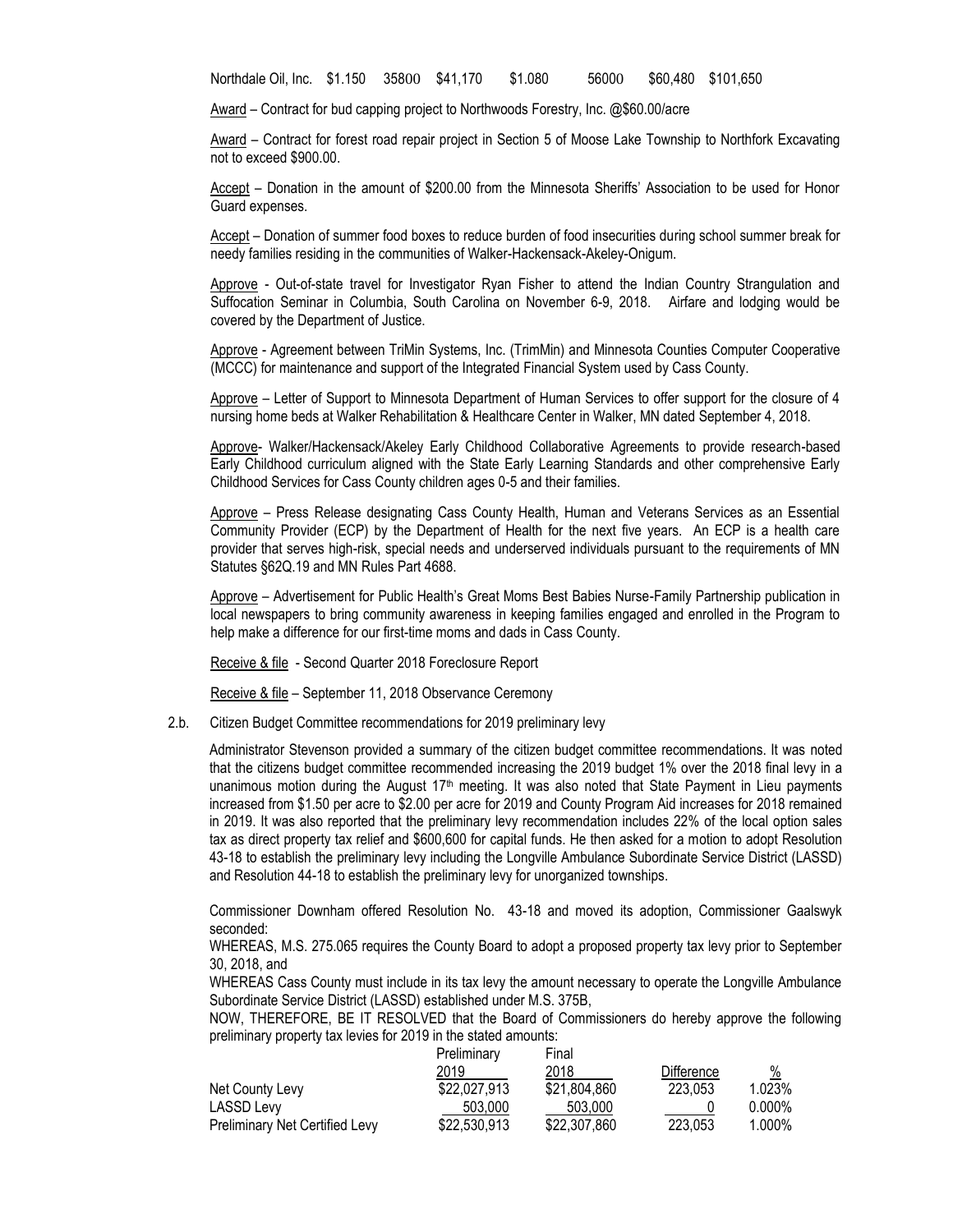| <b>Estimated Preliminary County Rate</b>        | 31.884% | 31.869% | 0.035 | $0.11\%$ |
|-------------------------------------------------|---------|---------|-------|----------|
| Estimated Preliminary Rate within LASSD 32.612% |         | 32.585% | 0.027 | -0.08%   |

BE IT FURTHER RESOLVED that a public hearing on the adoption of Cass County's tax levy for 2019 will be held December 6, 2018, beginning at 6:00 p.m. at the Commissioners Board Room, Cass County Courthouse, Walker, Minnesota.

Resolution No. 43-18 was adopted by majority vote: Ayes: Downham, Peterson, Kangas, Bruns, Gaalswyk Nays: None.

Commissioner Downham offered Resolution No. 44-18 and moved its adoption, Commissioner Gaalswyk seconded:

WHEREAS, the Cass County Board of Commissioners acts as township authority for unorganized areas of Cass County, and

WHEREAS, the Cass County Board has considered revenue projections, levy data, and budget needs of the unorganized areas of Cass County for 2019,

NOW, THEREFORE, BE IT RESOLVED that the Board of Commissioners do hereby approve the following preliminary property tax levies for 2019 for Cass County unorganized townships:

|                      | Preliminary | Final     |
|----------------------|-------------|-----------|
|                      | 2019        | 2018      |
| UNORGANIZED NET LEVY | \$245.000   | \$245,000 |
| REVENUE BUDGET       | \$300,000   | \$300,000 |
| EXPENDITURE BUDGET   | \$300,000   | \$300,000 |

BE IT FURTHER RESOLVED that a public hearing on the adoption of Cass County's tax levy for 2019 will be held December 6, 2018, beginning at 6:00 p.m. at the Commissioners Board Room, Cass County Courthouse, Walker, Minnesota.

Resolution No. 44-18 was adopted by majority vote: Ayes: Downham, Peterson, Kangas, Bruns, Gaalswyk Nays: None.

| result:          | <b>APPROVED [UNANIMOUS]</b>                |
|------------------|--------------------------------------------|
| <b>MOVER:</b>    | Dick Downham, Commissioner                 |
| <b>SECONDER:</b> | Neal Gaalswyk, Commissioner                |
| AYES:            | Gaalswyk, Kangas, Peterson, Bruns, Downham |

2.c. Settlement Agreement and Release of Claims between Cass County and Jenna Berg

Administrator Stevenson reported that the settlement agreement came out of mediation. He also reported that the terms include payment of \$17,426.58 to Berg, payment of \$31,073.42 to her attorney and an agreement that she will not seek employment with Cass County in the future. He explained that the County will pay \$23,500 and MCIT will pay \$25,000. It was noted that this is in the county's best interest overall taking all of the information into account. He then asked for a motion to approve the agreement as presented.

| <b>RESULT:</b>   | <b>APPROVED [UNANIMOUS]</b>                |
|------------------|--------------------------------------------|
| <b>MOVER:</b>    | Neal Gaalswyk, Commissioner                |
| <b>SECONDER:</b> | Dick Downham, Commissioner                 |
| AYES:            | Gaalswyk, Kangas, Peterson, Bruns, Downham |

- 3. Kevin Lee Longville Ambulance Subordinate Service District
	- 3.a. 2018 2nd Quarter Report

North Memorial Ambulance Managers Kevin Lee of the Brainerd Area and Troy Mayer of the Park Rapids area presented the 2<sup>nd</sup> quarter 2018 report for the Longville Ambulance Subordinate Service District (LASSD). They informed the Board that the LASSD had Advanced Life Support (ALS) crews on every shift in Longville during the 2nd quarter exceeding the part time ALS requirement. It was noted that the LASSD billed 145 patients vs the budgeted amount of 103. It was also noted that this number is up from last year due to the number of retirees over age 65 that are in the area for the summer and who have moved to the area to retire. They also noted that their revenues were: \$13,306 favorable to budget due to increased volumes. Their revenue deductions were: 67.1% vs a budget of 58.9%. Their expenses were: \$9,302 favorable to budget with a margin of 16.2%. They added that they continue to be active with the Cass County Emergency Services Board. They also reported that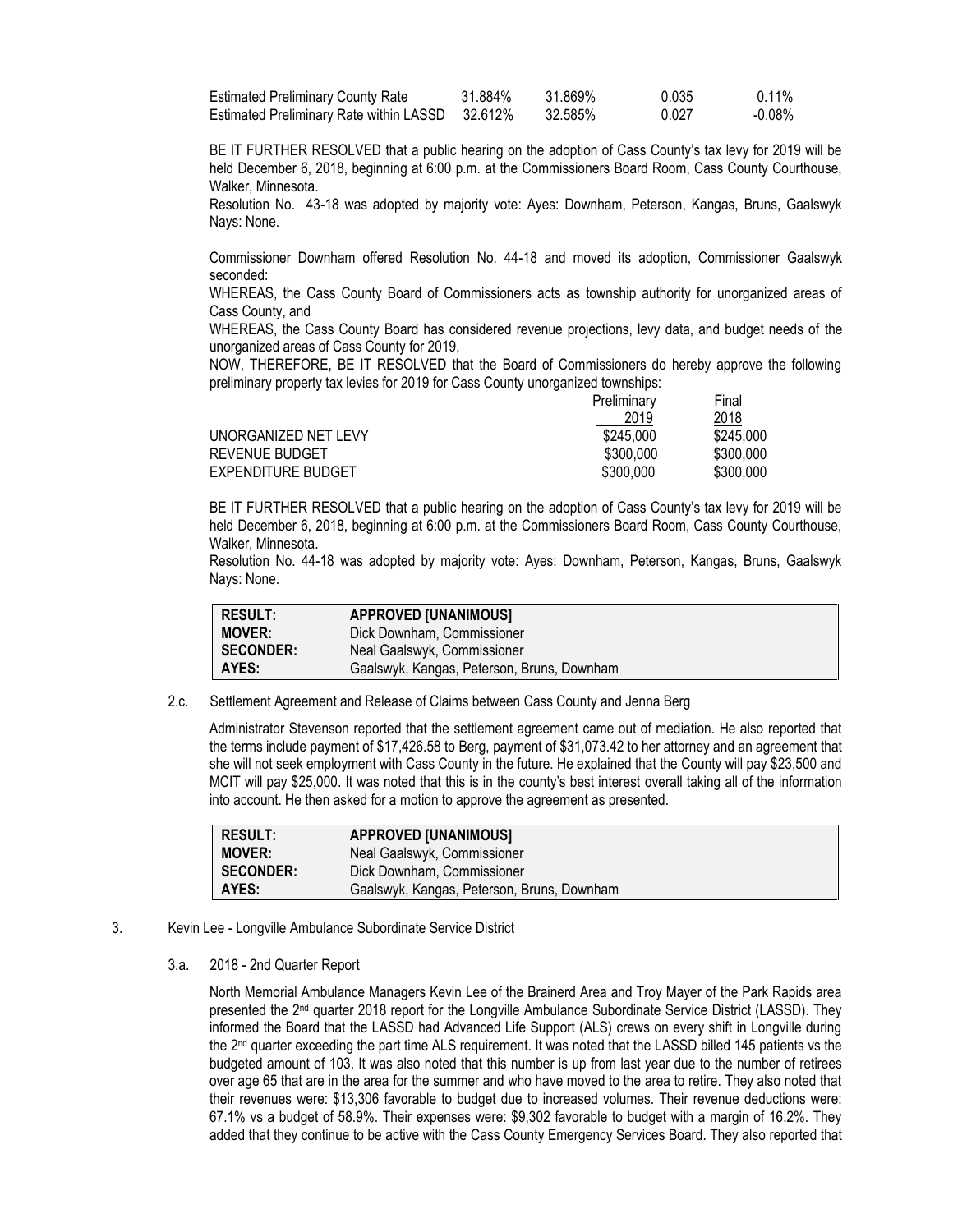their overall satisfaction score is 94.81% with the national average score of 93.70% and their destination hospitals during the  $2nd$  quarter were Bemidji – 15; Brainerd – 26; Cass Lake – 04; Crosby – 12; Deer River – 01; Grand Rapids – 02; Park Rapids – 01; and Air Care – 02. The Board thanked Mr. Lee and Mr. Mayer for the report.

#### **RESULT: RECEIVED AND FILED**

- 4. Scotty Allison Beltrami County Veterans Service Officer
	- 4.a. Bemidji Veterans Home Update

Beltrami County Veterans Service Officer Scotty Allison and legislative liaison Joe Vene provided an update on bringing a veterans home to Bemidji. They reported that the home is expected to serve veterans by providing skilled nursing care, hospice services, rehabilitation, mental health service, and other related social services. They reported that Sanford Health Services donated the land for the home near existing Sanford Health Care facilities. Financial contributions and match percentages from the State, Federal, and local funds were also provided. It was noted that local contributions would dictate the number of beds available at the new home. The Board thanked them for the update and information. After a brief discussion, Commissioner Gaalswyk made a motion to refer consideration of a Cass County contribution to the Bemidji Veterans Home to the Citizens Budget Committee and report back with a recommendation to the County Board.

| <b>RESULT:</b>   | <b>APPROVED [UNANIMOUS]</b>                |
|------------------|--------------------------------------------|
| <b>MOVER:</b>    | Neal Gaalswyk, Commissioner                |
| <b>SECONDER:</b> | Jeff Peterson, Commissioner                |
| AYES:            | Gaalswyk, Kangas, Peterson, Bruns, Downham |

- 5. Tim Terrill Mississippi Headwaters Board
	- 5.a. Protecting Private Forest for Habitat and Water Quality

Minnesota Board of Water and Soil Resources (BWSR) Watershed and Private Forest Management Coordinator Dan Steward and Mississippi Headwaters Board (MHB) Executive Director Tim Terrill presented information on protecting private forest for habitat and water quality in the Mississippi Headwaters. It was noted that protecting surface and ground water in this area requires having 75% of the watershed in forest coverage. It was also noted that land owners have many options to choose from when it comes to level of conservation they are comfortable with. They provided a history of the MHB including the role of ordinances on protection and funding sources. They also showed examples of how easements and land acquisitions impact the percentage of land within a watershed that is dedicated to forest cover. It was also noted that agricultural practices may help improve the watershed as well. They encouraged interested property owners to contact BWSR or MHB for potential grants and conservation easement options. The Board thanked them for the information.

### **RESULT: RECEIVED AND FILED**

- 6. Kirk Titus Land Department
	- 6.a. Birch Lake Township Area With Limitations

Land Commissioner Kirk Titus provided information on a request to add recent acquired County Forest Land to an existing Area with Limitations. He reported that a recent purchase of 157 acres in Section 35 of Birch Lake Township was funded with Lessard Sams Outdoor Heritage Council funds included approximately 1200' of Boy River protection. He noted that the acquisition was approved by Birch Lake Township. He also noted that letters were sent to all property owners within 1/2 mile of the acquired parcel requesting input on the Area with Limitations non-motorized designation. Input received from 5 landowners, Birch Lake Township, the Deep Portage Executive Committee, and the area DNR Forest Supervisor supported the designation. He then asked for a motion to adopt Resolution 45-18 to include the recently purchased County Forest Land in Birch Lake Township with the existing Area With Limitations.

Commissioner Downham offered Resolution No. 45-18 and moved its adoption, Commissioner Peterson seconded:

Resolution to include County Forest Land in Birch Lake Township with existing Area With Limitations WHEREAS, Cass County has acquired 157 acres of private land in Section 35 of Birch Lake Township.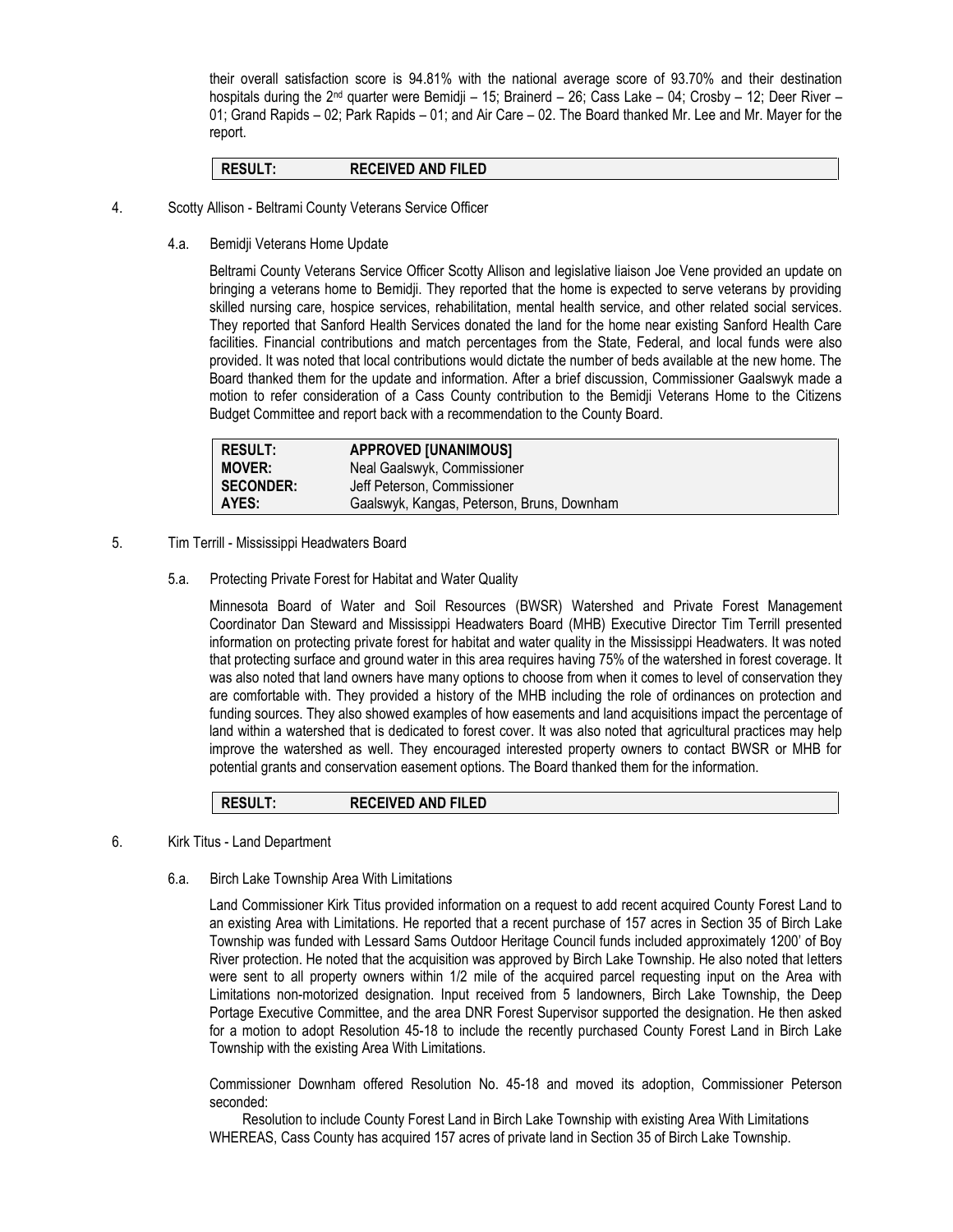WHEREAS, this acquisition was funded through a Lessard Sams Outdoor Heritage Council grant and was unanimously approved by the Cass County Board of Commissioners and Birch Lake Township Supervisors with the intent the property would be managed as County forest land.

WHEREAS, the Land Department is seeking County Board support to designate this acquisition as nonmotorized and include it in the existing Area with Limitations for the Deep Portage Reserve.

WHEREAS, the primary goal of this action to protect approximately 1200' of the Boy River that runs through this property.

WHEREAS, this action is consistent with the Cass County Forest Resources Plan to manage for healthy resilient forests, recreational opportunities, clean water and wildlife habitat.

WHEREAS, Birch Lake Township, the Deep Portage Executive Committee and the Area DNR Forest Supervisor have supported this designation.

NOW, THEREFORE, BE IT RESOLVED, the Cass County Board of Commissioners designates the County forest land in Birch Lake Township Section 35 as nonmotorized and inclusion into the existing Area with Limitations;

Resolution No. 45-18 was adopted by majority vote: Ayes: Downham, Peterson, Kangas, Gaalswyk, Bruns Nays: None

| <b>RESULT:</b>   | <b>APPROVED [UNANIMOUS]</b>                |
|------------------|--------------------------------------------|
| <b>MOVER:</b>    | Dick Downham, Commissioner                 |
| <b>SECONDER:</b> | Jeff Peterson, Commissioner                |
| AYES:            | Gaalswyk, Kangas, Peterson, Bruns, Downham |

- 7. Darrick Anderson Highway Department
	- 7.a. County Online Auction 2018

County Highway Engineer Darrick Anderson provided information on the proposed online auction to divest of surplus equipment. He reported that the County Highway Department has had success using an online auction process to divest of surplus equipment. He noted plans to offer road equipment to the County's Townships prior to the auction. He also noted plans to use McLaughlin Auctioneers again this year as the company has performed well in delivering our past online auctions. He then asked for a motion to approve McLaughlin Auctioneers as the online bidding service for an auction starting October 6, 2018 and closing October 16, 2018.

| <b>RESULT:</b>   | <b>APPROVED [UNANIMOUS]</b>                |
|------------------|--------------------------------------------|
| <b>MOVER:</b>    | Jeff Peterson, Commissioner                |
| <b>SECONDER:</b> | Neal Gaalswyk, Commissioner                |
| AYES:            | Gaalswyk, Kangas, Peterson, Bruns, Downham |

### 8. Sharon Anderson - Elections Administrator

### 8.a. State Primary Election Summary

Elections Administrator Sharon Anderson provided a report on the recent state primary election. She reported that voter turnout in Cass County for the state primary election held August 14, 2018 was at 29.2%, in line with the state average of about 28%. She noted that this was consistent with turnout measured over the last few election cycles, mail ballot precincts continue to see a higher voter turnout on average (37.9%) than do polling places (25.8%). She also noted that the ability to transfer results by modem did speed up election night reporting and that refinements are needed both in the field and in the compilation of results in the election night reporting software. She reported that the system will undergo rigorous testing for the general election to perfect the processes. She also reported the implementation of Poll Pad electronic voter rosters went well and was very well received by election judges. It was also noted that the new election storage area is complete. She informed the Board that the owner of the currently leased building for election equipment storage was provided 90 day notice to end the lease. She noted plans to use the new storage area when equipment is returned to the County after the general election is complete in November. The Board thanked her for the report.